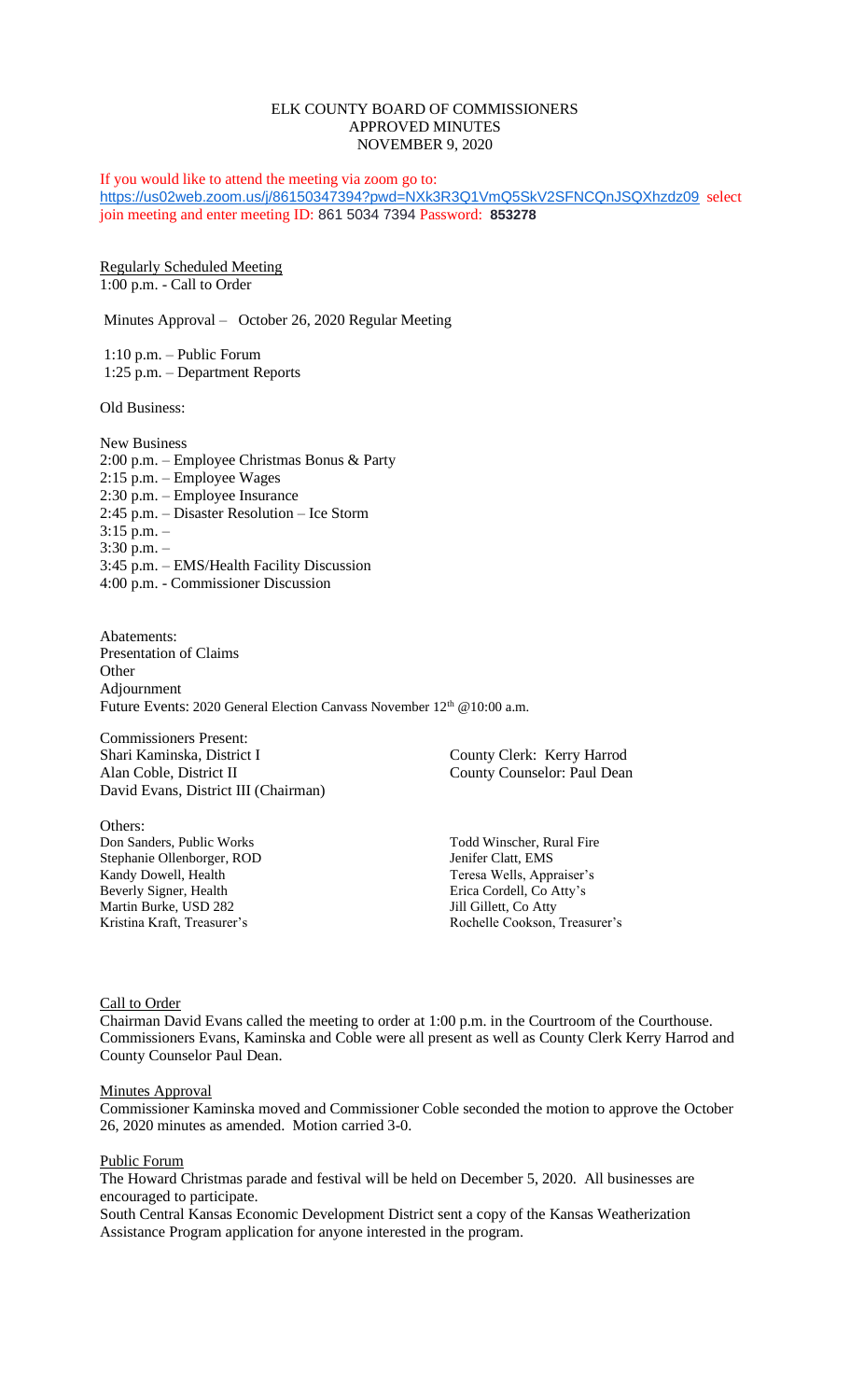# Rural Fire

Todd Winscher stated there has been a few grass fires this past weekend. Mr. Winscher stated he would like to purchase a semi to pull the tanker with. The semi is a 1990's model with 6-wheel drive and a fairly new motor. Commissioner Kaminska moved and Chairman Evans seconded the motion to authorize the purchase of a semi to pull the tanker for the Rural Fire Department in the amount of \$18,000 with delivery included. Motion carried 3-0. This amount will be paid out of the Rural Fire buget.

## EMS

Jenifer Clatt presented the monthly report for October. The department had 24 runs with total collections of \$16,312.58. The UV lights and bulbs have been delivered and setup.

## Health

Kandy Dowell presented a quote on a pharmacy refrigerator. Mrs. Dowell would like to use the CARES money to purchase the refrigerator. Commissioner Kaminska moved and Commissioner Coble seconded the motion to purchase the pharmacy grade refrigerator for storing vaccines in the amount of \$6,493.70. Motion carried 3-0. Elk County is up to 24 positive COVID-19 cases with 5 being active.

#### Register of Deeds

Stephanie Ollenborger presented the monthly report for October. There where 43 instruments recorded with total collection of \$3,118.00.

# Public Works

### Road

Don Sanders stated the first mile of the Road 12 and Killdeer project has been completed. Mr. Sanders has hired Skylar Harrod as the Office Manager. Miss Harrod will start Monday, November 23, 2020. Commissioner Kaminska moved and Commissioner Coble seconded the motion to approve Skylar Harrod's transfer to the office manager position at \$12.00 an hour. Motion carried 3-0.

## Maintenance

The UV lights have been installed in the Commission Room. Mr. Sanders stated the Register of Deed's Office will be in the process of a remodel soon.

## Recycling

Martin Burke of USD 282 stated the school would like to help with the recycling program. Mr. Sanders will speak with Mr. Burke regarding the details of the program.

#### County Clerk

Kerry Harrod stated Mary Teichgraeber with AFLAC will be at the Courthouse Tuesday, November 17, 2020 at 7:30 a.m. for open enrollment. Ms. Harrod presented the letter of support for the Kansas Department of Transportation. Commissioner Coble moved and Commissioner Kaminska seconded the motion to sign the letter of support to the Kansas Department of Transportation. Motion carried 3-0.

## Employee Christmas Bonus & Party

Discussion was had regarding the employee Christmas Party and bonus. Kerry Harrod presented four quotes from businesses to cater the party. The Commission stated they would like the Department Heads to decide the details of the party. Commissioner Coble moved and Commissioner Kaminska seconded the motion to give the employees a Christmas bonus of \$100 for full-time employees and \$50 for part-time employees payable on the November payroll. Motion carried 3-0.

#### Employee Wages

A discussion was had regarding employee wages. Kerry Harrod will present the Commissioners a list of current wages and the wage scale. This will be further discussed at the next meeting.

#### Employee Insurance

Commissioner Kaminska moved and Commissioner Coble seconded the motion to revise our plan to the \$3,000 annual maximum on the Delta Dental. Motion carried 3-0.

#### Disaster Resolution

Chairman Evans moved and Commissioner Coble seconded the motion to adopt and sign Resolution 20-15 for the ice storm. Motion carried 3-0. The resolution can be viewed at [www.elkcountyks.org.](http://www.elkcountyks.org/)

### EMS/Health Facility

Discussion was had regarding the interior and exterior colors of the building along with the exterior signs. More discussion will be had at the next meeting.

### Memorandum of Agreements

Commissioner Kaminska moved and Chairman Evans seconded the motion to distribute the Memorandum of Agreements to the cities and other entities that are receiving Corona Virus Relief Funding from the County through the SPARKS Fund for their execution. Motion carried 3-0. These should be returned to the County Clerk's Office by November 30, 2020.

#### Warrants

The warrant fund total for the SPARK/CARES Funding are CARES Act Funding \$102,942.09. Commissioner Kaminska moved and Chairman Evans seconded the motion to pay the warrants in the amount of \$102,942.09. Motion carried 3-0.

The regular warrant fund totals are as follows: